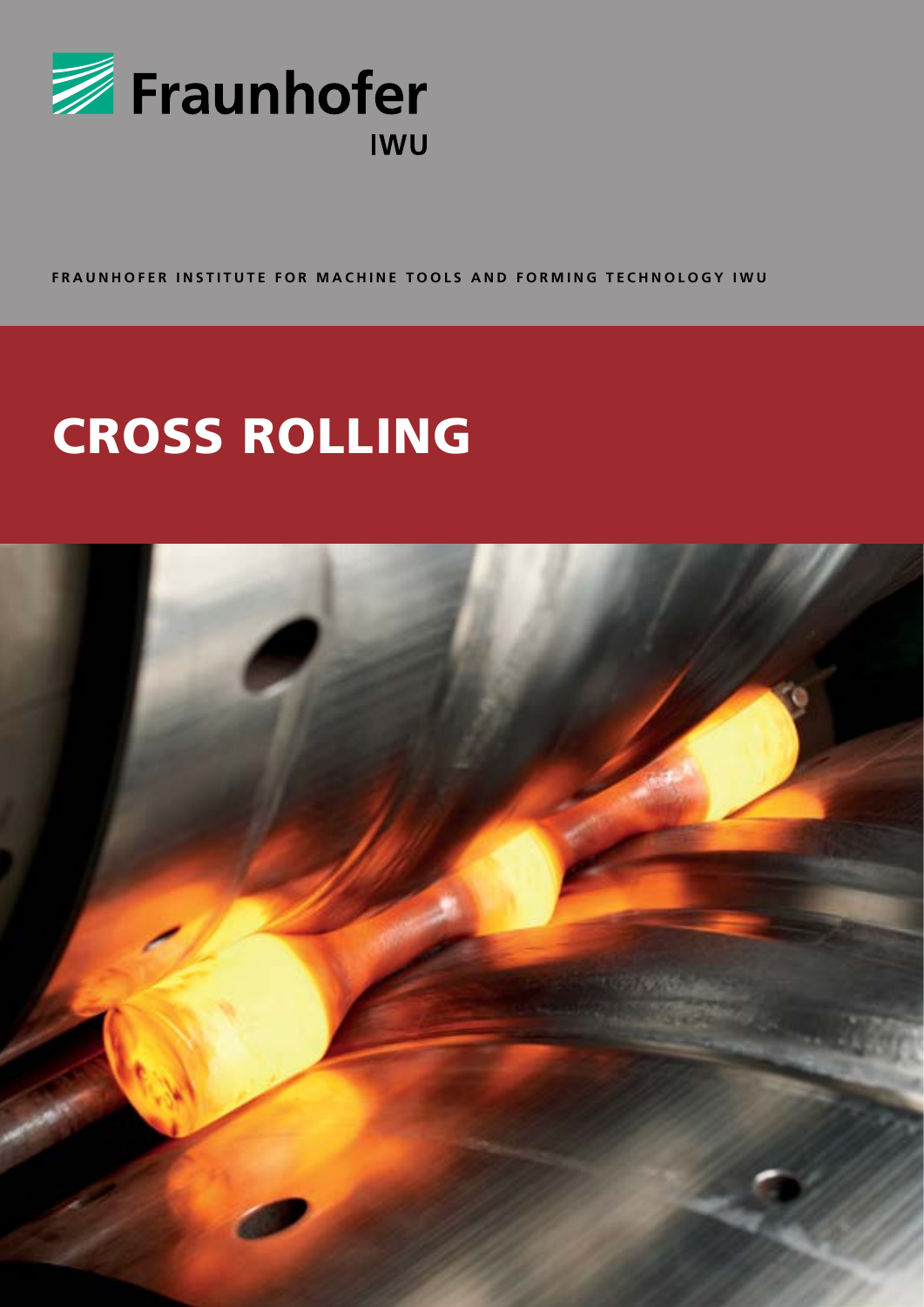



#### **Process**

Cross wedge rolling (CWR), or briefly cross rolling, is a forming operation using wedge-shaped tools. Billets with a circular cross-section are placed between the two tool halves which are working in opposite directions. The tools contain the negative contour of the final workpiece shape. The radial penetration of the wedges into the billet is followed by the redistribution of the material in the axial direction. This causes a reduction of the initial diameter. The rolling process can be applied in the temperature range of cold, warm or hot forming.

#### **Machines**

Two types of cross rolling machines are commonly used in industry, machines with flat tool holders and with round holders. The flat cross rolling machine features hydraulically driven tools with infinitely variable control of the rolling speed and a maximum speed of the return stroke. The design of the round holder cross rolling machine is characterized by an electromotively driven system using clutch and brake. The automatic operation mode of both machine types guarantees high productivity and stable process conditions. Usually an automatic heating system is attached.

#### **Application**

Cross rolling processes allow for economic manufacturing of intermediate shapes with accurately defined mass distribution for subsequent forming operations such as forging. Besides the rolling of intermediate pieces, final components can also be manufactured in near-net-shape quality. They can be made for final machining, or they can be left without further processing. The cross rolling process ensures high surface quality, constant processing allowances and low tolerances.

# **Basic design of a mandrel unit for a flat cross rolling machine to form hollow cross sections**



#### **Materials**

Basically any metal alloys can be rolled. Alloys especially suitable for cross rolling include materials with high ductility and high necking capacity. Increased requirements on homogeneity or purity of the material structure of steels are needed, depending on the application. Due to the partial forming zone cross rolling can be used for forming alloys, which are usually hard to form, such as high temperature resistant materials.

#### **Precise mass distribution**

In forging the quality of complex part geometries is tremendously enhanced if preforms with precise mass distribution are used. Cross rolling is perfectly suitable to produce such preforms. Exact mass distribution along the main axis of parts with longitudinal shape leads to significantly better results in die forging. The cross rolling shape is developed from the final forging shape and the appropriate mass distribution chart. At first, the starting diameter of the cross rolling blank and the maximum reduction have to be specified. Based on the geometry of the cross rolling part, the tool geometry needs to be developed. The cross rolling tools are segmented, which makes it easier to manufacture and subsequently rework them. This enables uncomplicated mounting and easier maintenance.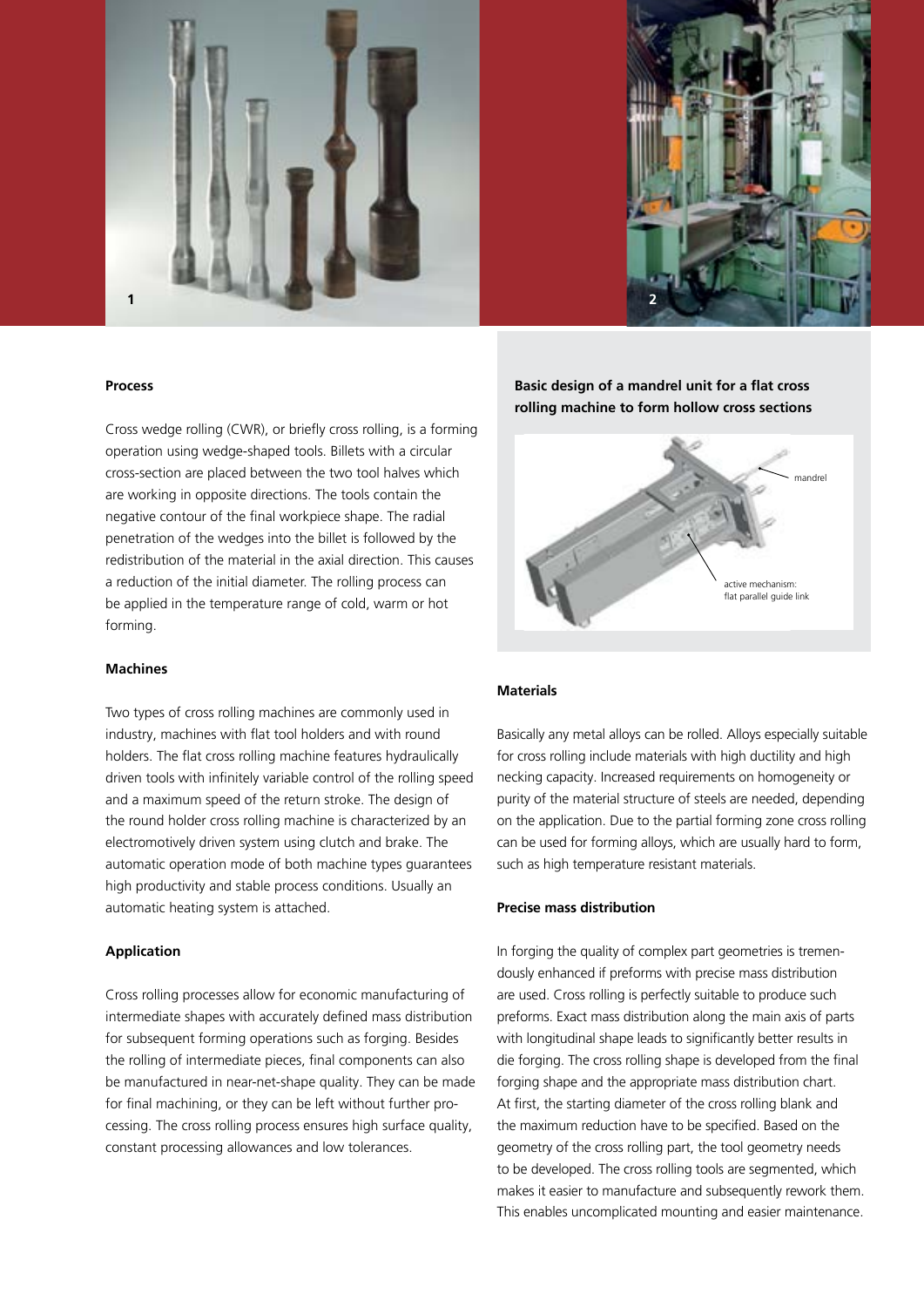

#### **Manufacturing of structured parts**

Cross rolling can be used for a large variety of components. A major application is the manufacture of gear shafts. The process is widely used in automated, highly productive large volume production. Cross rolling can substitute manufacturing chains, which utilize machining operations only. The method can be applied in combination with various forming technologies and in connection with other production processes.

#### **Lightweight construction**

Lightweight construction in the automotive industry focuses on components manufactured with an optimized weight. This poses high demands on manufacturing technologies in order to design the required manufacturing processes in a manner that is economic and technologically safe. As an example of the innovative potential of cross rolling, the manufacture of a hollow gear shaft has been realized at Fraunhofer IWU. Based on a prototype of a formerly massive part without bore, the feasibility of manufacturing a hollow part using forming technologies has been demonstrated. A special auxiliary device developed for a flat cross rolling machine opened up the possibility for controlled forming of the inner contour of hollow shafts. Technological parameters of the forming process, the tool geometry and the mandrel design were optimized. The technological and economic feasibility has been demonstrated.

#### **Cross rolling with axial feed**

The benefits of cross rolling can be extended and utilized in small and medium-sized series by using the technology of cross rolling with axial feed. In this process variant the two wedges are replaced by two disc-shaped tools in order to perform the main forming operation. The discs rotate and penetrate radially into the material of the billet. The clamped billet is concurrently fed in the longitudinal direction. The major advantage of the cross rolling with axial feed is the manufacture of different axial geometries without changing

tools. The variety of geometries is achieved by changing machine control parameters only. Long set-up times are not required.

#### **Core competencies**

- Research and development
- Materials basics FE-simulation
- Engineering services Process design – tool design Tool manufacturing – tryout
- Prototyping, pilot series, small batch production
- Trainings

#### **Special machinery**

- Flat tool holder cross rolling machine FBQ 100/1600 with additional equipment for manufacturing of hollow parts (max. diameter of rolled part 100 mm, max. tool length 1,600 mm)
- Round tool holder cross rolling machine RBQ 1000 (max. diameter of rolled part 200 mm, roll diameter 1,000 mm)
- Cross rolling machine AVQ 630 with axial feed (max. diameter of rolled part 63 mm, roll diameter 630 mm)

## **Software**

- 3d-CAD-software: Pro/ENGINEER
- Finite-elements-software: Forge /Simufact forming

**1** *Intermediate forms of aluminum and titanium for die forging processes* **2** *Flat tool holder cross rolling machine FBQ 100/1600* **3** *Process chain for manufacturing a hollow, lightweight gear shaft* **4** *Cross rolling machine AVQ* 

*630 with axial feed*